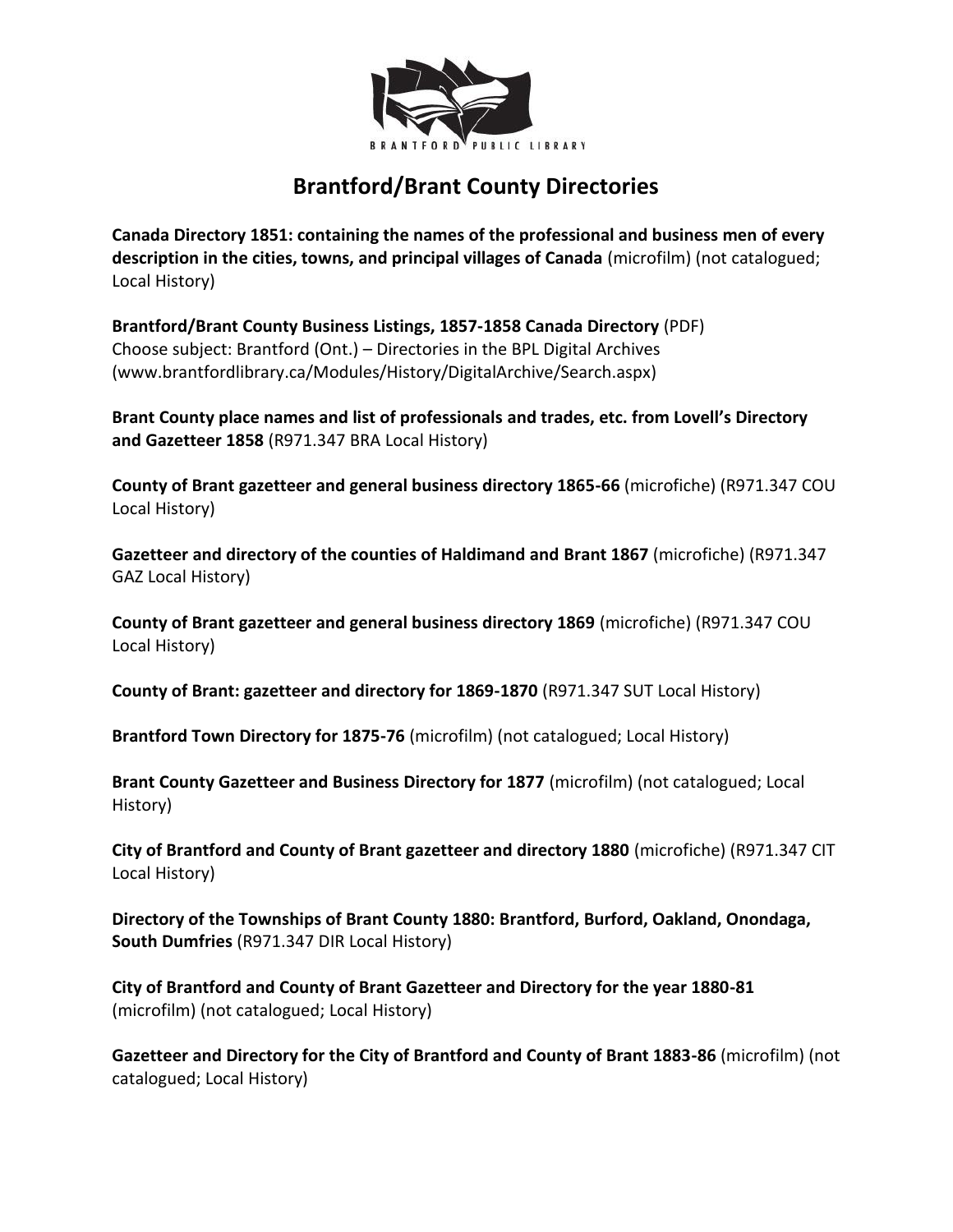**The Union Publishing Co.'s farmers' and business directory for the Counties of Brant, Halton, Waterloo and Wentworth, 1884** (microfiche) (R971.347 UNI Local History)

**The Union Publishing Co.'s farmers' and business directory for the Counties of Brant, Halton, Waterloo and Wentworth, 1885** (microfiche) (R971.347 UNI Local History)

**Business directory for the County of Brant, 1885** (R338.4025 BUS Local History)

**Farmers [directory] 1885** (R929.4 FAR Local History)

**Brantford City Directory 1885** (microfiche) (R971.347 BRA Local History)

**Brantford City Directory 1887** (microfiche) (R971.347 BRA Local History)

**The Union Publishing Co.'s farmers' and business directory for the Counties of Brant, Halton, Waterloo and Wentworth, 1887** (microfiche) (R971.347 UNI Local History)

**Brantford City Directory 1888** (microfilm) (not catalogued; Local History)

**The Union Publishing Co.'s farmers' and business directory for the Counties of Brant, Halton, Waterloo and Wentworth, 1888** (microfiche) (R971.347 UNI Local History)

**The Union Publishing Co.'s farmers' and business directory for the Counties of Brant, Halton, Waterloo and Wentworth, 1889** (microfiche) (R971.347 UNI Local History)

**1890 farmers directory: Brant County** (R929.4 BRA Local History)

**The Union Publishing Co.'s farmers' and business directory for the Counties of Brant, Halton, Waterloo and Wentworth, 1891** (microfiche) (R971.347 UNI Local History)

**Business directory for the County of Brant, 1891** (R338.4025 BUS Local History)

**Brantford City Directory 1893-94** (microfilm) (not catalogued; Local History)

**The Union Publishing Co.'s farmers' and business directory for the Counties of Brant, Halton, Waterloo and Wentworth, 1894** (microfiche) (R971.347 UNI Local History)

**The Union Publishing Co.'s farmers' and business directory for the Counties of Brant, Halton, Waterloo and Wentworth, 1895** (microfiche) (R971.347 UNI Local History)

**Brantford City Directory 1895-96** (microfilm) (not catalogued; Local History)

**Brantford City Directory 1896-1969** (microfilm) (a few years are missing; not catalogued; Local History)

*Brantford Public Library - Brantford / Brant County Directories, November 2021.*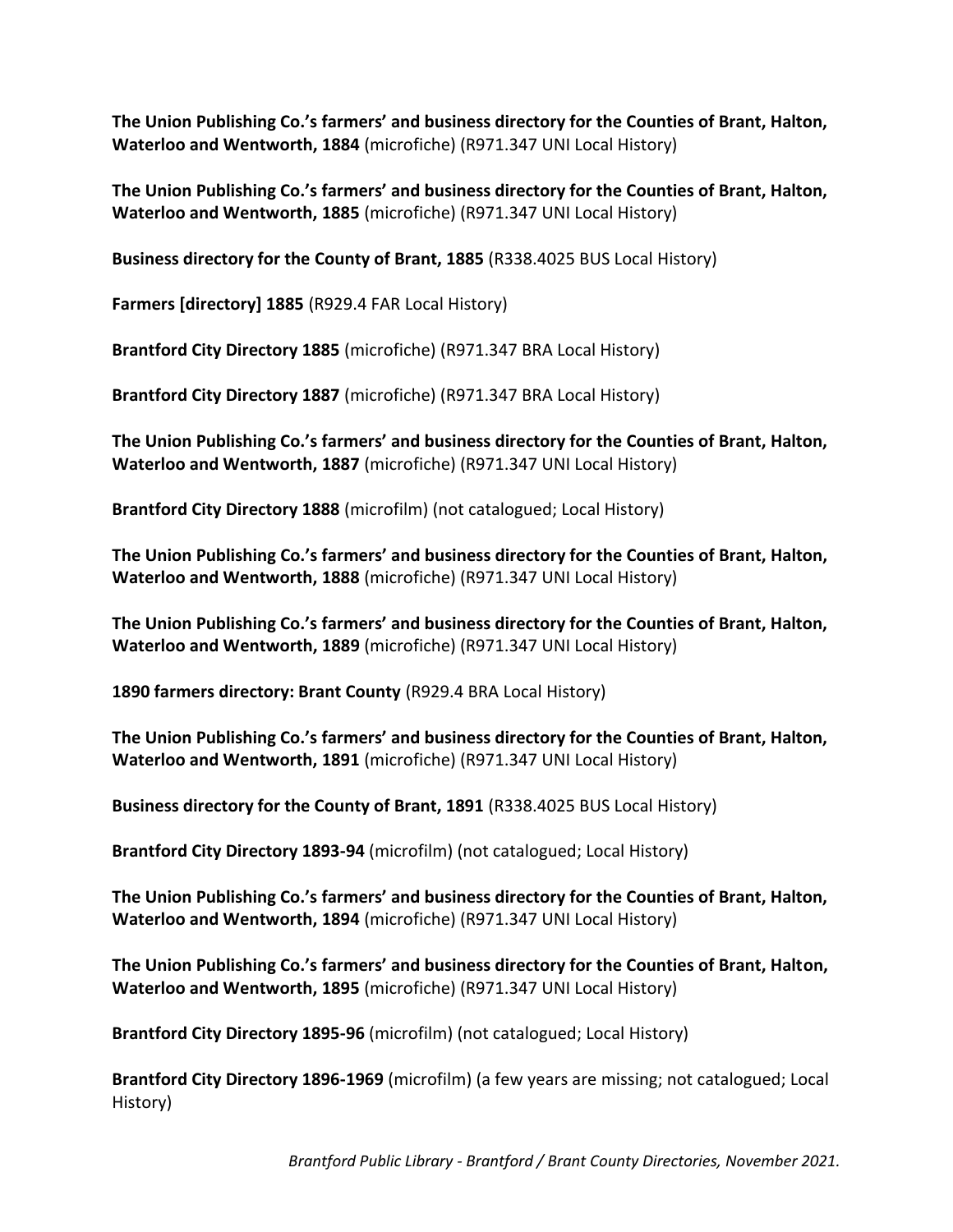**The Union Publishing Co.'s farmers' and business directory for the Counties of Brant, Halton, Waterloo and Wentworth, 1897** (microfiche) (R971.347 UNI Local History)

**Bards and Co.'s business and professional directory of Toronto, Hamilton, London, Brantford, Guelph, Stratford, St. Thomas, Ingersoll, Waterloo, Berlin, Galt, Woodstock, etc.: embracing a classified list of all business and professional men in the cities above for the years 1898-99** (microfiche) (971.347 BAI Local History)

**The Union Publishing Co.'s farmers' and business directory for the Counties of Brant, Halton, Waterloo and Wentworth, 1899** (microfiche) (R971.347 UNI Local History)

**The Union Publishing Co.'s farmers' and business directory for the Counties of Brant, Halton, Waterloo and Wentworth, 1900** (microfiche) (R971.347 UNI Local History)

**Blue book and business directory for Brant County 1913** (R338.4025 BLU Local History)

**Brantford City Directory 1970-2013** (print copy) (not catalogued; Local History Archives shelves)

**Note:** There are also a number of Brantford and area telephone books in print and in microfilm in the Local History Room.

## **Directories on the Internet**

City directories for various years and places are available on the Internet. Examples include:

**British Columbia City Directories 1860-1955** (bccd.vpl.ca/) – various directories available for the years listed in the left column for cities including Vancouver and Victoria

## **Canadian Directories** (Library and Archives Canada)

(www.bac-lac.gc.ca/eng/discover/directories-collection/Pages/directories-collection.aspx) – searchable database of 95 scanned versions of pre-1901 Canadian directories including ones from Ottawa (1861-1901) and Halifax (1869-1901); some PDFs of directories from Hamilton, Kingston, London, and Southwestern Ontario counties

**Canadiana Online** (www.canadiana.ca/) – includes early city directories for Montreal, Halifax, and other Canadian cities

**Cyndi's List-City Directories** (www.cyndislist.com/directories) – list of directory resources for various locations

**Digital Toronto City Directories** (www.torontopubliclibrary.ca/history-genealogy/lh-digital-citydirectories.jsp) – digitized copies of directories from 1833 to 1969